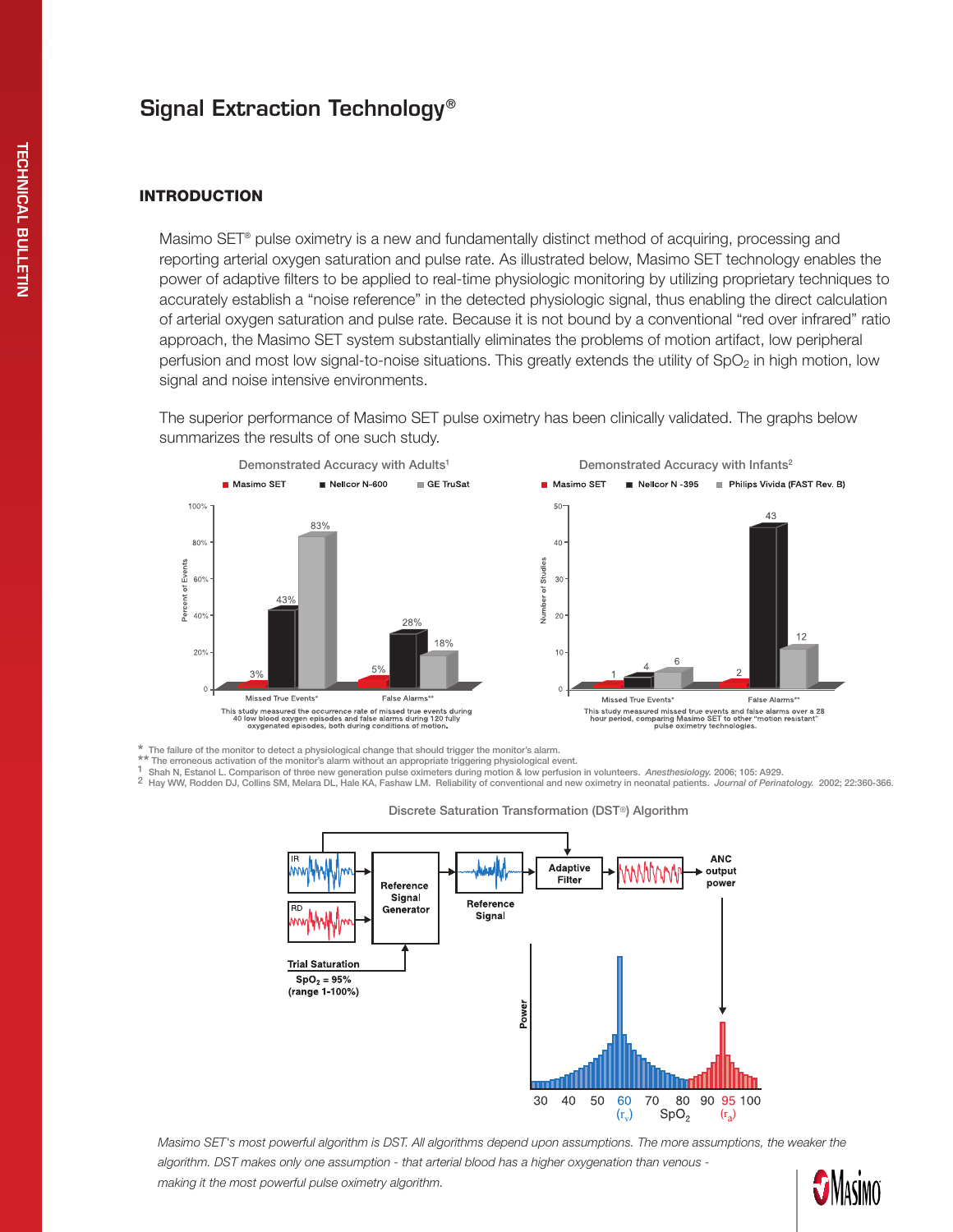## Conventional Filters

While pulse oximetry is readily accepted as a standard of care in the Operating Room, Recovery Room and most Intensive Care Units<sup>1</sup>, its performance in high motion environments or in patients with low perfusion is substantially less than ideal. The reported high incidence of false alarms due to motion artifact<sup>2</sup> and the inability of conventional pulse oximetry systems to provide information during times of crisis have led to its characterization as a "fair weather friend."<sup>3</sup> Confronted with the problem of motion artifact, false alarms and poor "signal to noise" environments, medical equipment manufacturers have utilized band-pass filtering in an attempt to address these confounding clinical problems. Band-pass filters, whether in analog or digital form, are designed to allow only a physiologic window of interest to pass while rejecting frequencies outside the desired frequency band. With the advent of Digital Signal Processing (Digital Filtering), the performance of band-pass filtering was improved, but was still unable to address the problem of noise occurring within the bandwidth of interest.

#### **Band-Pass Filtering**



### Adaptive Filters

To address the confounding issue of "in-band" noise, a class of filters known as adaptive digital filters has evolved. These filters take advantage of the fact that the construction of the filter itself is contained within the memory of the microprocessor, allowing its multiplication coefficients, symbolized as  $W_0, W_1,...W_{n-1}$ , to be changed in real time, hence altering the filter's characteristic. Thus, the filter can be tuned "on the fly." The multiplication coefficients determine whether the frequency components of an input signal should be cancelled (e.g., multiplied by zero) or allowed to pass (e.g., multiplied by one). Given that the filter's coefficients can be rapidly changed, adaptive filters derive their name in their ability to change their filtering characteristics in response to changing in-band noise.

The detected physiologic signal is generally composed of both desired signal (S) and undesired signal (N) or noise portions. To remove the effects of the undesired signal, some knowledge of the noise characteristics, or equivalently its noise reference (N'), must be known. The adaptive filter will adjust its filtering characteristics, so that the noise reference input is transformed into an estimate of the undesired signal portion (N) of the physiologic signal. A subtracter subsequently removes the undesired signal from the physiologic signal to yield an estimate of the desired signal portion (S). The combination comprising the adaptive filter and the subtracter is commonly called an adaptive noise canceller (ANC).



Adaptive Noise Canceller (ANC) block diagram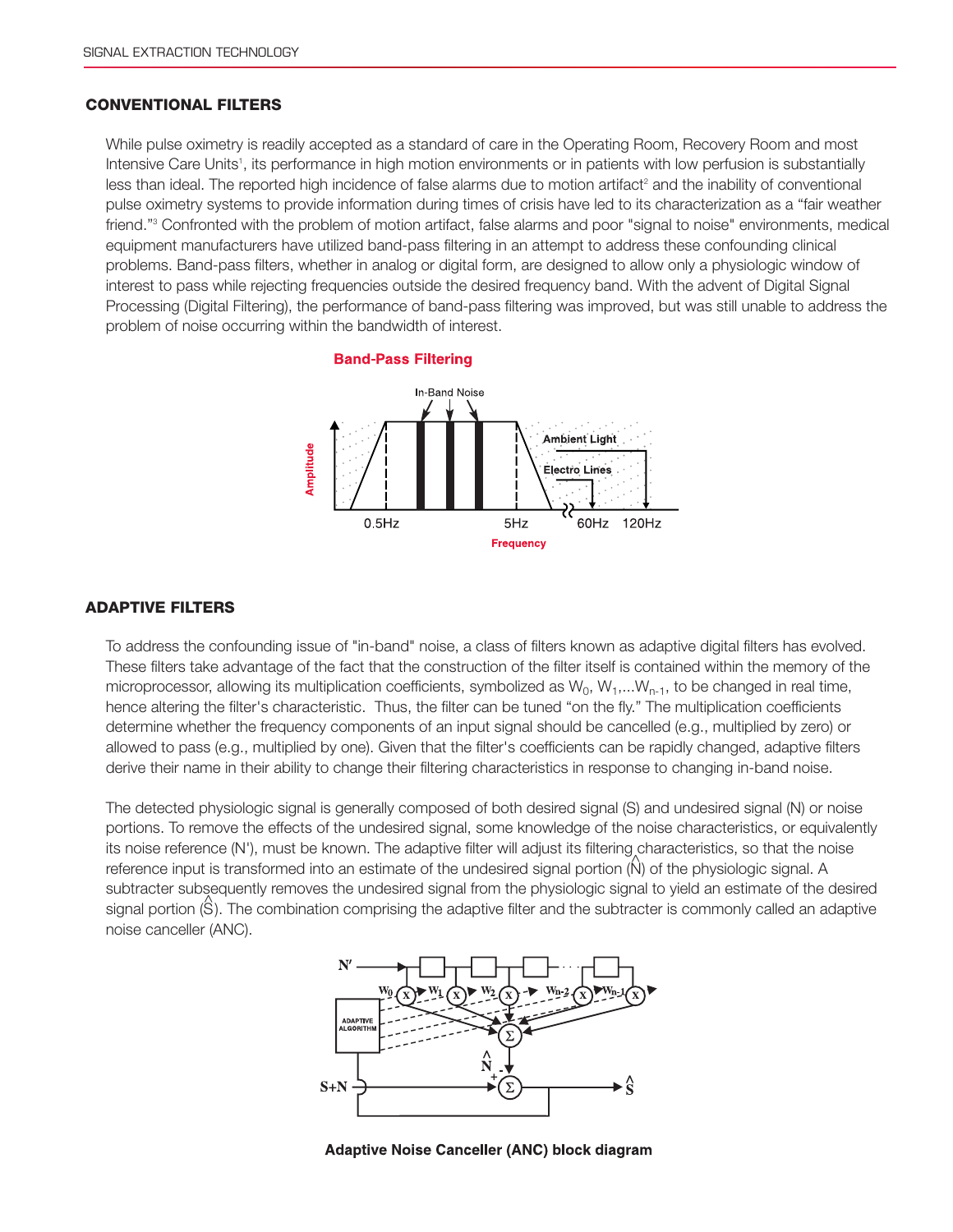This approach has been widely used in the telecommunications and aerospace industries where a suitable noise reference is accessible. Probes are utilized to obtain a noise reference that can then be used in conjunction with an adaptive noise canceller to extract a desired signal portion from a composite signal containing both desired and undesired signal portions. The problem in applying this technique to physiological monitoring is that a noise reference is rarely available. In addition, both the noise and the desired signal vary from patient to patient and are quickly and continually changing in terms of frequency, amplitude and phase, even within the same patient. In pulse oximetry, the noise reference signal required to make an adaptive noise canceller work in real time was unavailable until the advent of Masimo Signal Extraction Technology.

#### Conventional Pulse Oximetry

The conventional "red over infrared" approach measures the differential optical density of red (o) and infrared  $(I_{ir})$  light as projected through a vascular bed and calculates a ratio (r) of the optical densities. Utilizing the optical density ratio, an arterial oxygen saturation  $(SpO<sub>2</sub>)$  value is empirically reported based on the ratio obtained.



**Basis For Measurement:** 

 $\frac{\mathbf{I}_{\rm rd}}{\mathbf{I}_{\rm ir}} = \frac{\mathbf{S}_{\rm rd} + \mathbf{N}_{\rm rd}}{\mathbf{S}_{\rm ir} + \mathbf{N}_{\rm ir}}$  = Ratio (r)  $\blacktriangleright \frac{9}{2}$  SpO<sub>2</sub>

In the presence of patient motion, the optical densities of red and infrared light contain noise portions ( $N_{rd}$ ,  $N_{ir}$ ), thereby falsely altering the optical density ratio and providing an inaccurate saturation value. During periods of routine patient motion or low perfusion, the noise components within the physiologic signals can be much larger than the desired signals  $(S_{\text{rd}}, S_{\text{ir}})$ . In these cases, the optical density ratio is primarily determined by the noise contributions. This represents a situation whereby the noise is simply "drowning out" the desired signal.

In a large noise environment, conventional wisdom holds that pulse oximetry will yield an optical density ratio substantially equivalent to "noise over noise" or a ratio of one. This is equivalent to a saturation value of approximately 82% in most conventional systems.

If: N >> S,  
Then: 
$$
\frac{I_{rd}}{I_{ir}} = \frac{N_{rd}}{N_{ir}} \approx 1 \rightarrow 82\% \text{ SpO}_2
$$

employing a decision matrix to freeze when it decides it has detected motion. If the motion persists, it reports zero.<sup>4</sup> Confronted with the problems of overwhelming noise and prevented from utilizing adaptive digital filters, pulse oximetry manufacturers have resorted to "managing" false alarms. This can include extending averaging times or

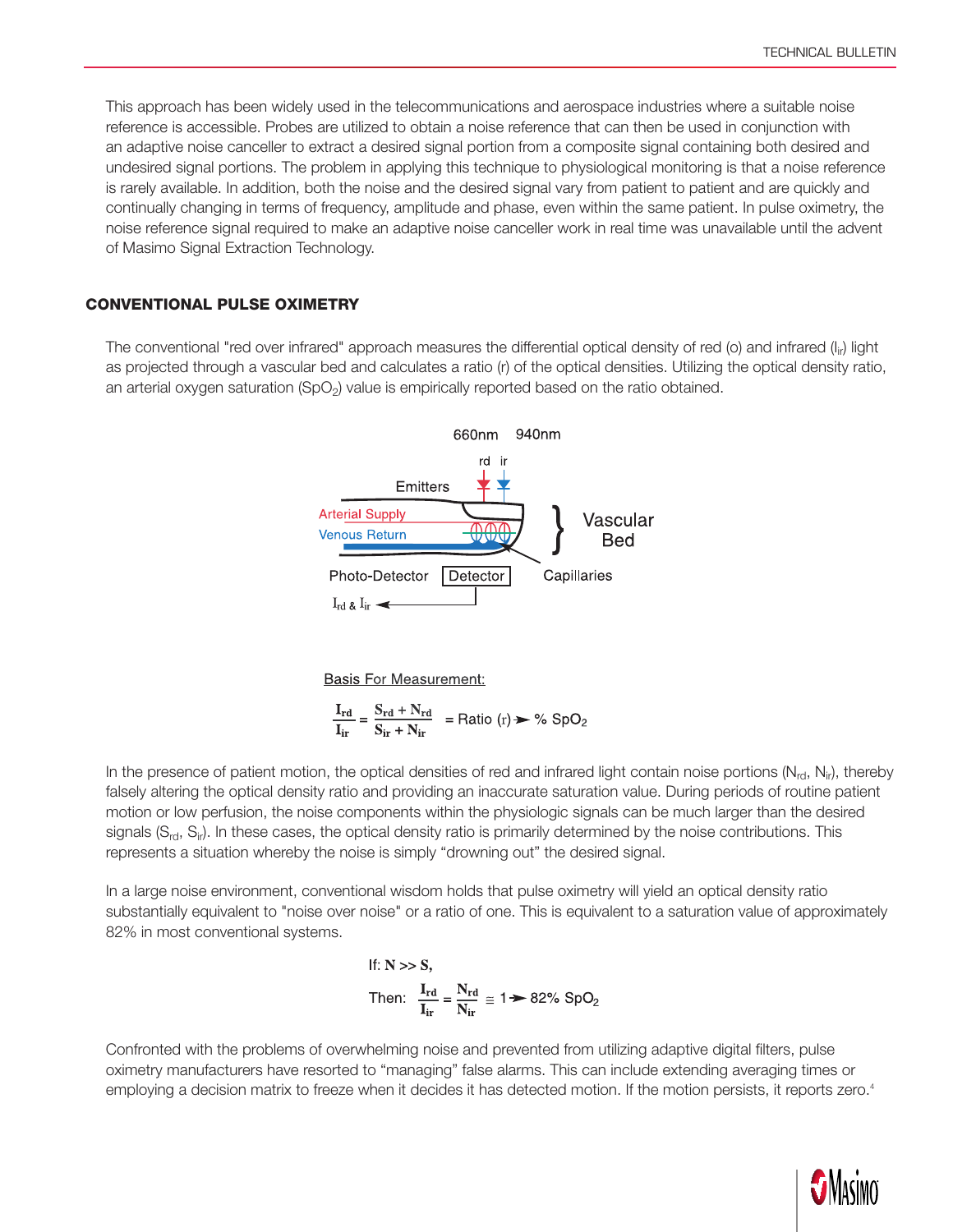

The attempt to treat the "symptom" rather than the "core problem" does not provide clinicians with continuous realtime information and can be unreliable in critical medical situations.

### Masimo SET® Pulse Oximetry

Masimo Signal Extraction Technology rejects the conventional wisdom and begins with an understanding that during patient motion the venous blood, being at a relatively low pressure, is quite susceptible to the local effects of perturbation during motion. Considering the finger for example, the venous blood in the vascular bed will be easily deformed during motion, representing a significant source of in-band noise within the frequency bandwidth of interest. In addition, the venous blood is a strong absorber of light. Hence, it can represent a significant contributor to the total optical density during motion episodes. Furthermore, the venous blood saturation is normally lower than the arterial blood saturation. This explains why saturation values tend to drop in conventional pulse oximeter systems during episodes of patient motion.

During routine patient motions (shivering, waving, tapping, etc.), the resulting noise can be quite substantial and can easily overwhelm a conventional ratio based oximetry system. Having identified the venous blood as a significant contributor to noise during motion, it follows that if the noise reference corresponding to the venous component could be measured, then an adaptive noise canceller might be utilized to cancel its contribution.



#### Generating a Noise Reference

The detected physiologic signals in response to both red (Ird) and infrared (Iir) light consist of desired signal portions  $(S_{rd}, S_{ir})$  as well as undesired signal portions  $(N_{rd}, N_{ir})$ . It is commonly understood in pulse oximetry that the desired signal portions are proportional to one another through the arterial optical density ratio  $(r_a)$ . This suggests that one should simply subtract the product of the arterial optical density ratio and the physiologic signal due to infrared light from the physiologic signal due to red light. The resultant is a reference signal that contains only noise portions. This is the noise reference signal (N')

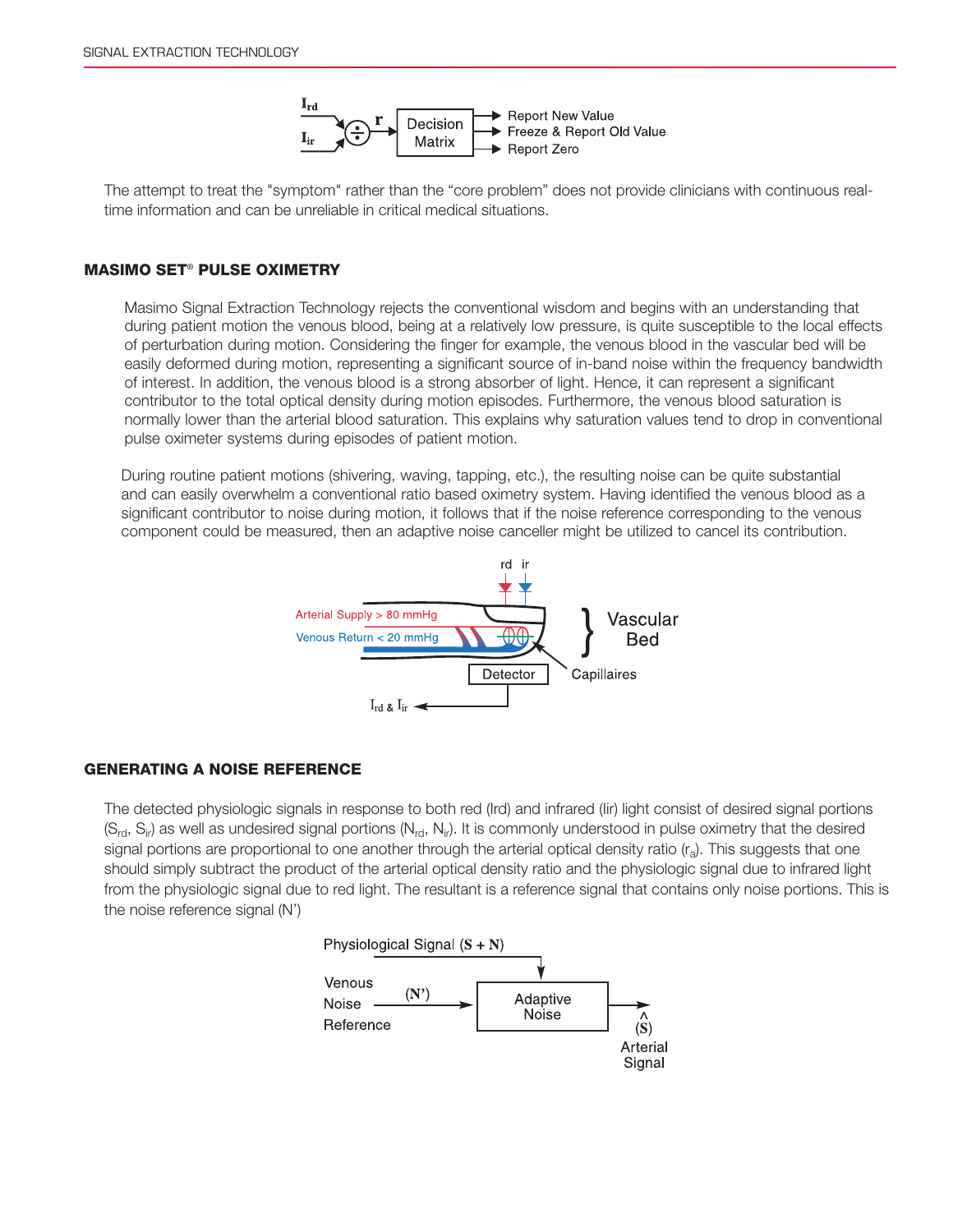If the arterial optical density ratio is known, one can easily calculate the noise reference as just described. However, if it were known, one could simply calculate the arterial oxygen saturation directly. One would not need to utilize the adaptive noise cancellation process. How does one then use the power of adaptive filters and noise reference signals for pulse oximetry? The answer lies in the Discrete Saturation Transform® algorithm.

#### DISCRETE SATURATION TRANSFORM®

The Discrete Saturation Transform algorithm allows one to separate and, consequently, calculate the optical density ratios that correspond to both the arterial oxygen saturation  $(r_a)$  and an estimate of the venous oxygen saturation  $(r_v)$ . These optical densities are not known beforehand but are required to obtain the appropriate reference signals for adaptive noise cancellation. Every optical density ratio, corresponding to the patient's physiological range (SpO<sub>2</sub> = 1% to 100%) must be considered. Therefore, the DST® algorithm not only uses a noise reference signal, but a whole family of reference signals. Each reference signal is used in the adaptive noise cancellation process and each yields information regarding the oxygen saturation content of the physiological signals.

> Tf: Then:  $\begin{array}{ll} \textcircled{1} \ \ I_{rd} = S_{rd} + N_{rd} & I_{rd} \ \ I_{rd} \ \ I_{dr} \ \ I_{dr} \ \ I_{dr} = S_{ir} + N_{ir} & \ \text{Substituting} \ S_{ir} \ r_a \ \ \text{for} \ S_{rd}, \ we \ get: \end{array}$  $I_{rd}$  -  $[I_{ir} \cdot r_a] = [S_{rd} + N_{rd}] - [S_{ir} r_a + N_{ir} r_a]$ (3)  $\mathbf{r}_a = \frac{\mathbf{S}_{\rm rd}}{\mathbf{S}_{\rm ir}}$ <br>  $\mathbf{S}_{\rm rd} = \mathbf{r}_a \cdot \mathbf{S}_{\rm ir}$ <br>  $\mathbf{S}_{\rm rd} = \mathbf{r}_a \cdot \mathbf{S}_{\rm ir}$ <br>  $\mathbf{S}_{\rm rd} = \mathbf{r}_a \cdot \mathbf{S}_{\rm ir}$ <br>  $\mathbf{S}_{\rm ri} = \mathbf{N}'$  (Noise Reference)

A family of reference signals, N'(r), is generated similar to that of a noise reference signal. The reference signal, as discussed earlier, is the difference between the physiologic signal due to red light (Ird) and the product of an arbitrary optical density ratio (r) and the physiologic signal due to infrared light  $(I_{rd})$ . Although there is a family of reference signals, based on the selected optical density ratio, there are only three distinct cases to consider. If one selects an optical density ratio that does not correspond to either arterial or venous oxygen saturation (Case I), the reference signal consists of a desired signal portion and an undesired signal portion. In the adaptive noise cancellation process, such a signal will not only remove the undesired signal portions of the physiologic signal, but also remove the desired signal portions. When an optical density ratio that corresponds to the venous oxygen saturation is selected (Case II), the reference signal only contains signal portions. Therefore, the output of the adaptive noise canceller will consist of the undesired signal portions only. Similarly, when an optical density ratio that corresponds to the arterial oxygen saturation is selected (Case III), the reference signal only contains noise portions. Therefore, the output of the adaptive noise canceller will consist of the desired signal portions only.

> $I_{\rm rd} = S_{\rm rd} + N_{\rm rd}$ ,  $I_{\rm ir} = S_{\rm ir} + N_{\rm ir}$ r: optical density ratio  $S_{rd} = r_a S_{ir}$ ,  $N_{rd} = r_v N_{ir}$  $r_a$ : arterial optical density ratio  $r_V$ : venous optical<br>density ratio Reference Signal:  $N'(r) = I_{rd} - r I_{ir}$ Case I:  $r \neq r_a$ ,  $r_v$   $N'(r) = (r_a - r) S_{ir} + (r_v - r) N_{ir}$ Case II:  $r = r_v$  N'( $r_v$ ) = ( $r_a - r_v$ ) S<sub>ir</sub> Case III:  $r = r_a$   $N'(r_a) = (r_v - r_a) N_{ir}$

For each selected value of the optical density ratio, the corresponding reference signal is calculated and subsequently processed through an adaptive noise canceller.

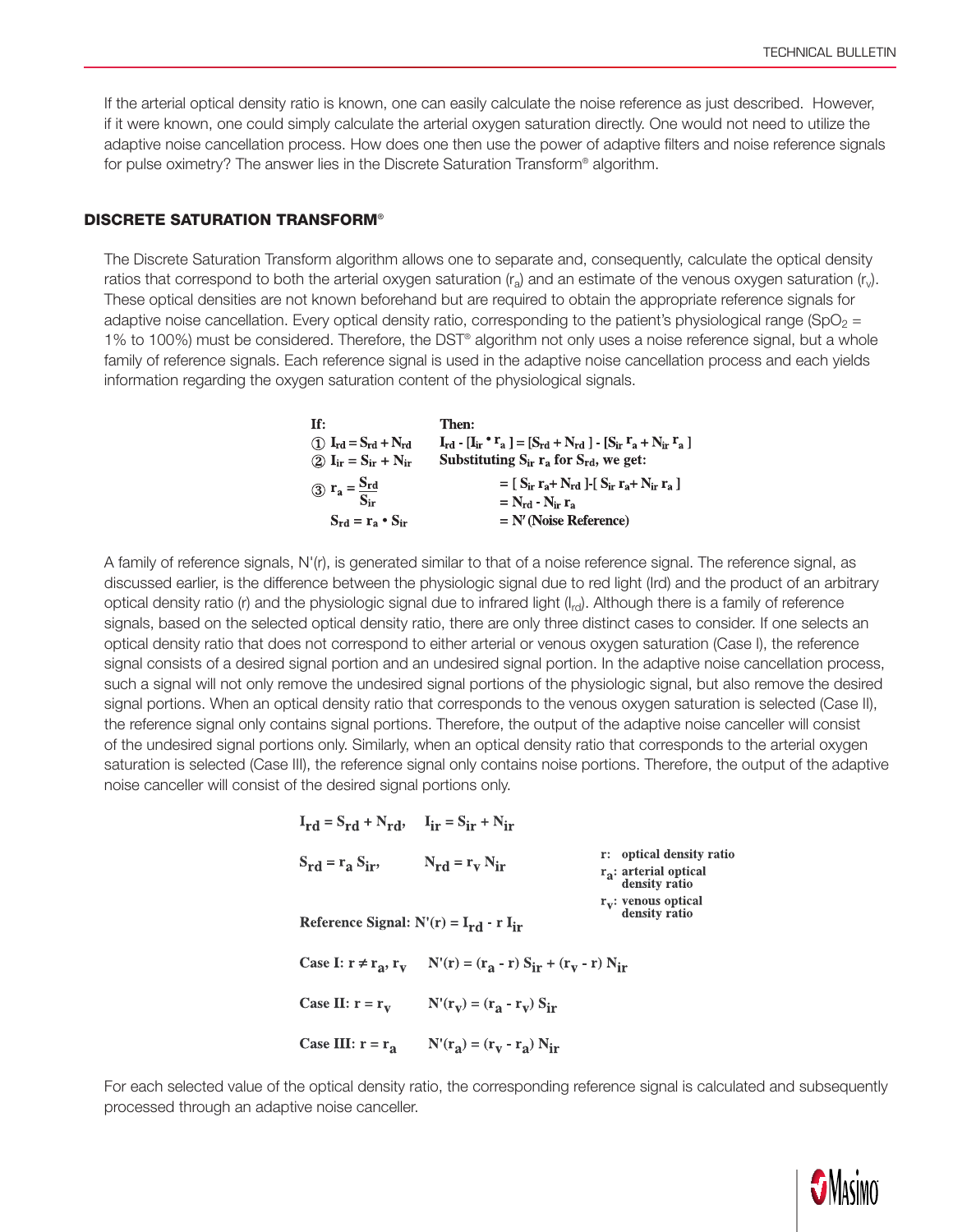

When the selected value for the optical density ratio does not correspond to either the arterial or the venous oxygen saturation (Case I), the corresponding output signal will contain little power. When the selected value for the optical density corresponds to either the venous oxygen saturation (Case II) or the arterial oxygen saturation (Case III), the output signal will contain significant output power.

The power output of the adaptive noise canceller represents the probability that the selected optical density ratio, or its corresponding saturation value, is present in the physiologic signal. The output power or probability value is plotted for a series of consecutive ratio values generating the DST transform. During periods of no motion, a singular peak is generated in the DST transform corresponding to the arterial oxygen saturation.

The more interesting example occurs during periods of motion when multiple peaks in the DST transform may be generated. Representative examples with sample waveform data are shown in the next section.



In summary, the procedure for determining the arterial oxygen saturation utilizing Masimo SET processing is as follows:

- 1) Sweep all optical density ratios that correspond to oxygen saturations of 1% to 100%.
- 2) Compute the reference signal for each optical density ratio.
- 3) Measure the output power of the adaptive noise canceller for each reference signal.
- 4) Identify the appropriate peak in the DST transform that corresponds to the arterial oxygen saturation (largest  $SpO<sub>2</sub>$  value).

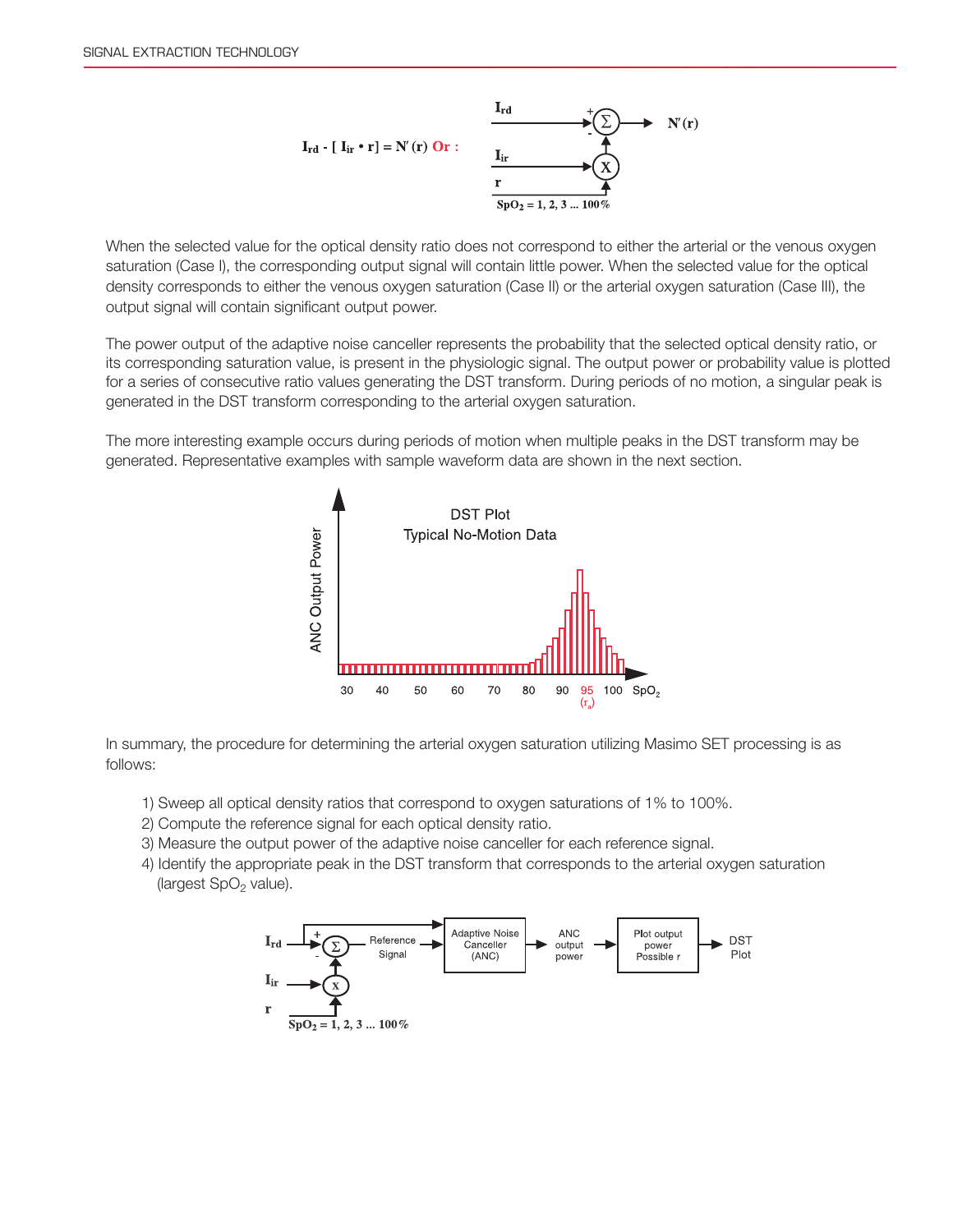The procedure demonstrates another important feature of Masimo SET pulse oximetry. It is able to calculate the arterial oxygen saturation without first extracting or determining discrete pulses in the physiologic data. For Masimo SET processing, the saturation algorithm is independent of the pulse rate algorithm. This is a significant distinction between Masimo SET systems and conventional pulse oximetry systems where the recognition of a clean pulse is a prerequisite for the calculation of accurate arterial oxygen saturation. Another advantage of Masimo SET technology is that it can monitor arterial oxygen saturation and pulse rate even if the motion starts before the pulse oximeter is turned on. It does not require clean data during instrument start-up.

#### Discrete Saturation Transform Example

In Figure A, a noise cancellation process for a selected optical density ratio corresponding to an oxygen saturation of  $36\%$  (Case I) is shown. For an SpO<sub>2</sub> of 36%, the calculated reference signal (shown in purple) is substantially similar to the physiologic signal due to red light (shown in red). These signals being similar effectively cancel each other within the adaptive noise canceller, yielding an output signal with little power content in the DST transform.



Figure A: "During Motion" DST plot at SpO<sub>2</sub> of 36%

In Figure B, a noise cancellation process for another optical density ratio corresponding to an oxygen saturation of 60% (Case II) is shown. As is apparent, the reference signal (shown in red) looks quite different than the physiologic signal due to red light (shown in red). This yields an output signal with significant power content in the DST transform since the noise portion is not cancelled like the example in Figure A.



Figure B: "During Motion" DST plot at SpO<sub>2</sub> of 60%